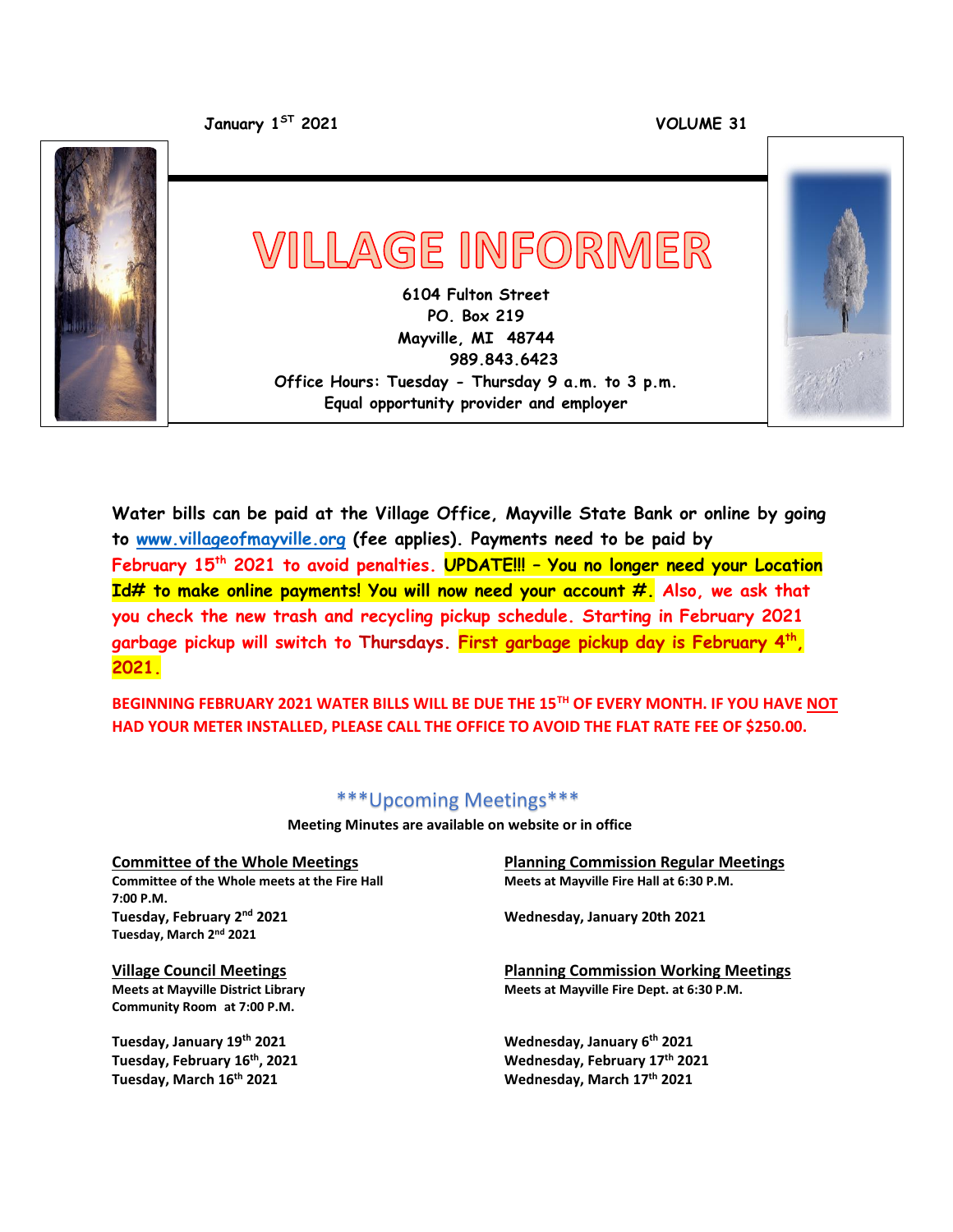



## *News from Mayville Police Department & Mayville Fire Department*



**Police Department - 989.843.5301**

### *News from Department of Public Works* **DPW Department - 989.843.6621**

#### **VILLAGE OF MAYVILLE SNOW CLEARANCE GUIDELINES**

The Village of Mayville DPW will be plowing to combat any storm, however, there will be hazardous conditions until all the Village's roads and streets have been treated.

It is unavoidable for Village of Mayville's snow plows to push snow on sidewalks at all intersection corners during cleanup operations. **It shall be the responsibility of the adjacent residential/business owner to remove these snow berms from the corners of intersections.**

#### **RESIDENTS CAN ASSIST THE DPW CREWS IN THEIR EFFORTS BY DOING THE FOLLOWING:**

- a. Residents should not park on the street during a snow event. **On-street parking is prohibited by Village Ordinance.**
- b. Commercial property owners are responsible for plowing commercial parking lots, driveways, and public sidewalks adjoining their businesses.
- c. Residential property owners are responsible for shoveling or plowing public sidewalks adjoining their homes.
- d. Shovel snow from driveways into the parkway and not into the street. This will help to avoid creating dangerously slippery conditions for both motorists and pedestrians. **Shoveling snow into the street is a Village violation.**
- e. Shovel out fire hydrants that are in or around your property and around meters to aid utility meter readers.
- f. Clear sidewalks of snow for the safety of pedestrians and children walking to school.
- g. Uncover your mailbox and create a path for postal vehicles to pull up to mailboxes.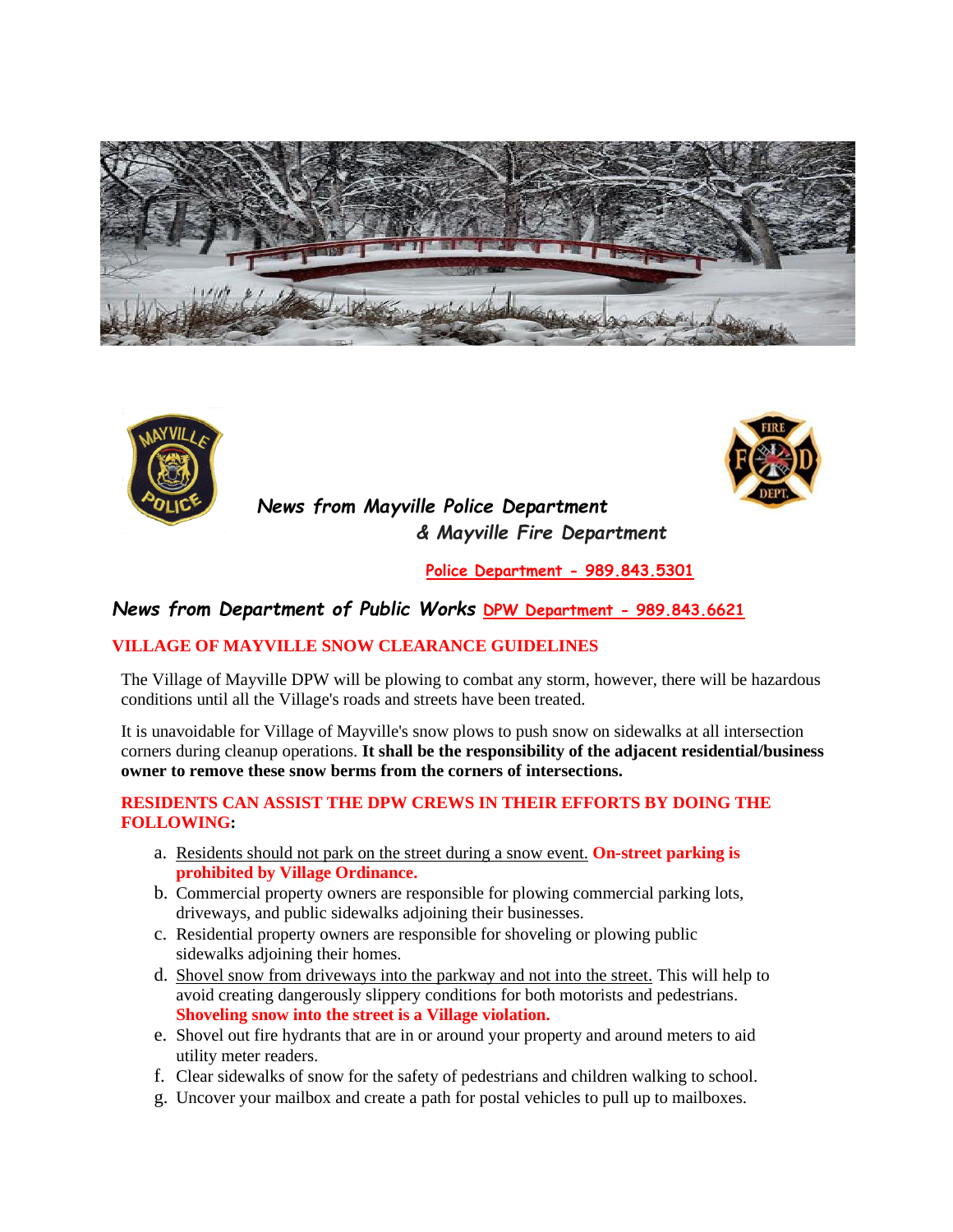h. Help your neighbors. For many residents, age or medical conditions make it difficult to shovel snow without risking their health.

#### **Friendly reminder from Village of Mayville Planning Commission**

Welcome to our new Zoning Administrator Steve Charette. Thinking of remodeling, installing or tearing down? Many changes to your home, business, or property come under regulations requiring permits, inspections or other documents from village, county, and state entities. Zoning and planning departments help keep us safe, be good neighbors, and make sure our infrastructure stays in good working order. Nothing new really, these ordinances have been around since before our underground drainage made of wood was installed. Some of which is still there and working interestingly enough, but we are working on that and a lot of other things. The point being, is that the Planning Commission just wanted to remind our community that if you plan on improvements to your home business or property, please be sure to check the ordinances before you start a project to see if you need a permit or variance. Ordinances can be viewed at the Village Office or the Village of Mayville website at villageofmayville.org/Village Government/Planning/Zoning Ordinance. The Planning Commission is here to help you succeed in making the improvements you envision. You can contact Steve Charette, Zoning Administrator for zoning permits at 989.843.3024.

#### **SNOWFALL EVENTS**

- a. The Village of Mayville DPW has a goal of clearing all streets within twenty-four (24) hours **after** the snow stops falling. Heavier snows often take longer to clear.
- b. Driveways: When plowing is required, snow "berms" are unavoidably created across driveways. The plow operators do not have control over the wind-row of snow coming off the edge of the blade. The DPW tries to keep this problem to a minimum. **Residents are reminded that shoveling or plowing snow into the street is strictly prohibited by local ordinance.** To minimize the frustrating problem of the snowplow covering your driveway with snow after you've just shoveled it, stand facing the street and shovel snow into the yard or parkway instead of the street.
- **c.** Private Snow Plowing: Property owners should be aware that placing, dumping, or pushing snow onto Village streets or right-of-way from adjacent properties is **prohibited by the Village of Mayville.**

#### **SIDEWALKS MAINTENANCE**

- a. The Village of Mayville provides some sidewalk clearing in the downtown only. The village does not clear sidewalks in residential or business neighborhoods and applauds citizens and proprietors for clearing sidewalks to help their neighbors and customers weather the storm.
- b. Sidewalks should be cleared to the pavement at least one shovel's width within 24 hours after a snowfall event. This makes it easier for children to walk to school or the bus stop. Please lend a hand to elderly or disabled neighbors who cannot clear their own sidewalks, porches, and steps.
- c. Chemicals used in Snow Fighting: The Village of Mayville utilizes a mixture of rock salt and organic liquids containing sugar beet juice in the fight against snow accumulation and freezing on the roadways. This combination allows for the material to be effective down to a temperature of minus thirty degrees (-30) Fahrenheit. In addition, this mixture will be less corrosive to the streets, vehicles, and vegetation within the Village of Mayville. Residents should expect to see a brownish residue on the streets as opposed to the white residue. As with the salt, this material is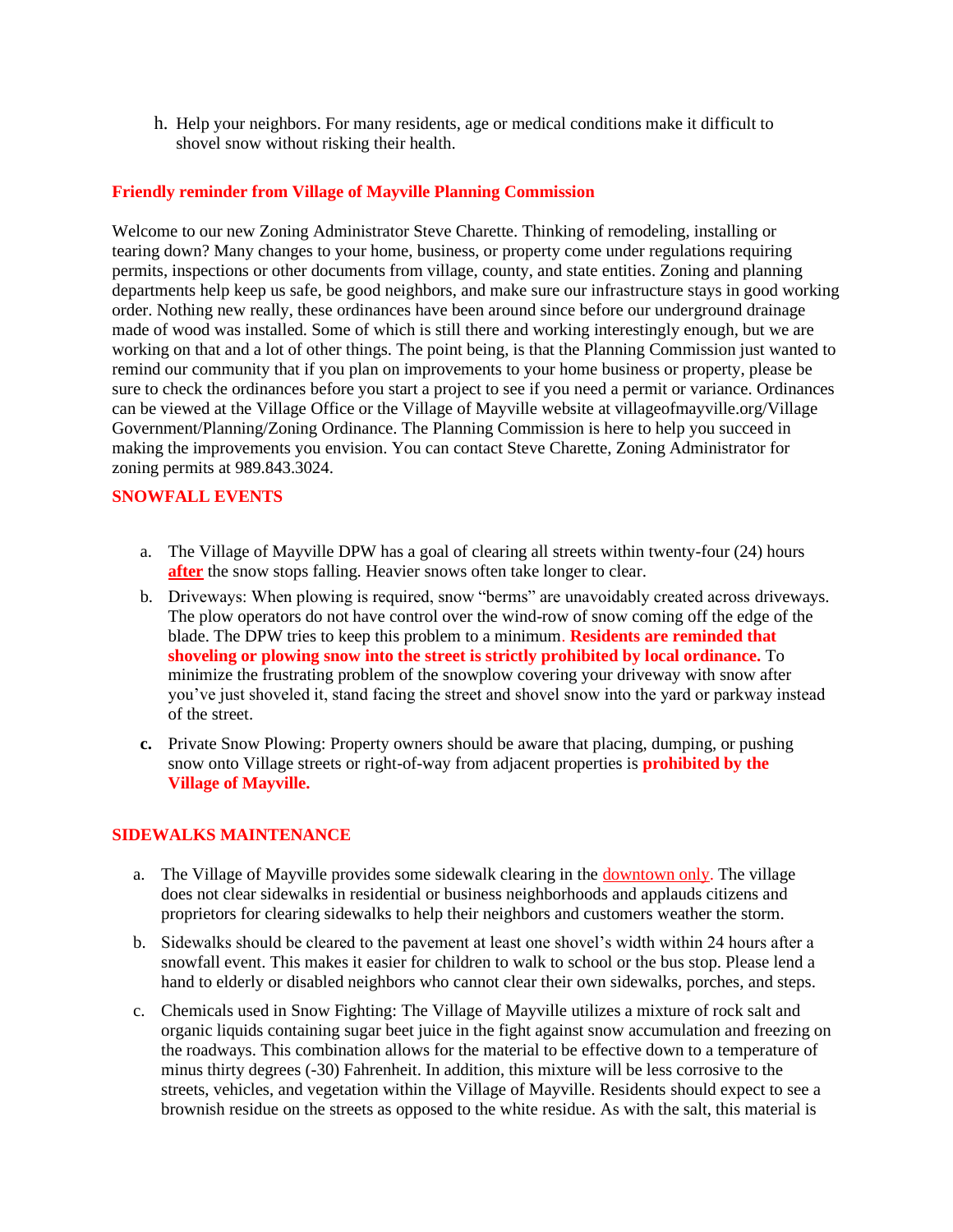easily washed off vehicles.

d. In addition, the Village of Mayville will be proactive in their snow fighting with the application of an anti-icing program where the streets are treated with a chemical composition to combat the onset of the accumulation of snow and ice and also prohibit the bond between the snow and ice and the pavement. This will allow for a quicker cleanup of the roadways, while also slowing down the snow/ice accumulation on the roadway. This chemical composition to be used consists

of salt brine, beet juice, and calcium chloride. Residents should expect to see this on the main routes throughout the Village. As more equipment becomes available this treatment will be expanded to all the streets in the Village of Mayville.

#### **MAILBOXES.**

- a. The Village of Mayville DPW make every effort to clear the roads from curb to curb where cars are not parked on the street. In many cases with wet snow, the snow or plow blade may damage/remove mailboxes that are set close to the street; this is unavoidable. Mailbox damage complaints will be dealt with on a case-by-case basis.
- b. **The Village of Mayville will not reimburse for any mailbox damage on improperly located mailboxes.** The standard and accepted mailbox placement should be 42 inches measured from the ground surface to the bottom of the mailbox. The mailbox should be located so the front of the box is no closer than 6 inches from the back of curb. Any questions regarding the placement of mailboxes should be directed to the Village of Mayville Post Office at 989.843.5351.

**c. The residents of the village of Mayville are asked to be patient and recognize that during the winter months there may be some minor inconvenience. Snow operations are labor intensive and equipment does break down on occasion. Snow removal crews work long hours to keep the streets clear and safe. We ask for everyone's cooperation to help keep our streets safe as well.**